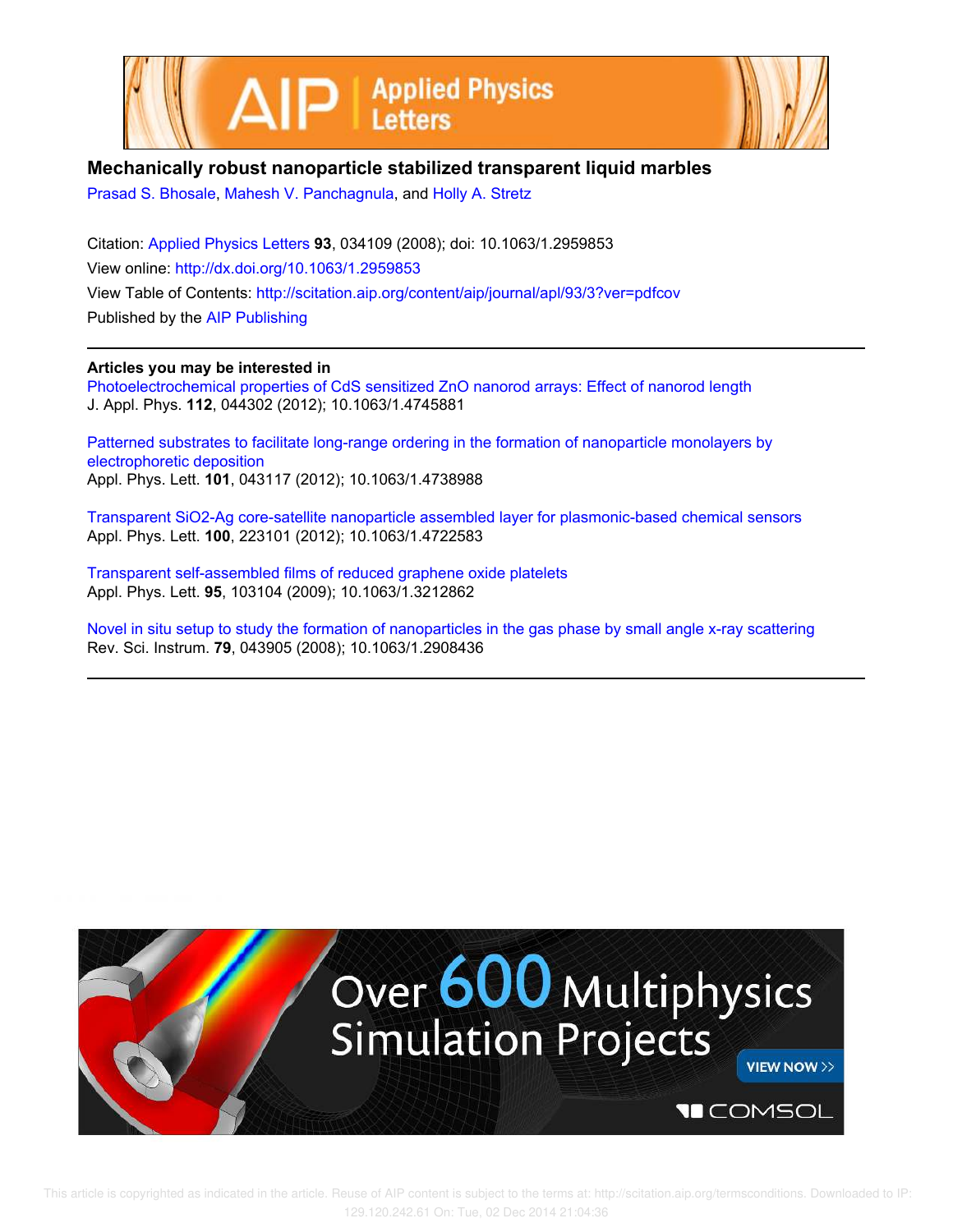## **Mechanically robust nanoparticle stabilized transparent liquid marbles**

Prasad S. Bhosale,<sup>1</sup> Mahesh V. Panchagnula,<sup>2,a)</sup> and Holly A. Stretz<sup>3</sup> <sup>1</sup>*Center for Energy Systems Research, Tennessee Technological University, Cookeville, Tennessee 38505, USA* <sup>2</sup>*Department of Mechanical Engineering, Tennessee Technological University, Cookeville, Tennessee 38505, USA* <sup>3</sup>*Department of Chemical Engineering, Tennessee Technological University, Cookeville, Tennessee 38505, USA*

Received 13 May 2008; accepted 17 June 2008; published online 25 July 2008-

Optically transparent liquid marbles were made from water and glycerol drops embedded in surface-treated fumed silica nanoparticles. The mechanical robustness of such liquid marbles is shown to be greater than similar marbles made from microparticulate poly (tetrafluoroethylene), both under compressive and tensile loading conditions. Using liquid evaporation data and environmental scanning electron microscope images, we demonstrate that their robustness may be attributed to a nanoparticulate elastic thin film that self-assembles on the liquid-vapor interface. © *2008 American Institute of Physics.* [DOI: 10.1063/1.2959853]

Since Aussillous and Quere<sup>1</sup> proposed their use, liquid marbles have held the potential to effortlessly move liquids in microfluidic devices. Liquid marbles are formed when hydrophobic particles self-organize on the liquid-vapor (LV) interface<sup>2</sup> thereby encapsulating a small volume of liquid. The presence of the particles on the free surface causes the effective liquid-solid interfacial tension to decrease substantially resulting in nonwetting conditions even with a liquid that would inherently wet the surface in the absence of the particles. These marbles consequently exhibit a remarkably high contact angle  $(>150^{\circ})$  and low hysteresis.<sup>3</sup>

Most previous studies on liquid marbles have used microparticulate materials for their formation.<sup>2,4,5</sup> While these particles help create liquid marbles, the particulate layer that is protecting the marble from rupturing is not sufficiently robust. A robust liquid marble would remain intact while bouncing against other marbles or with the wall during the process of its transport. Nanoparticle stabilized interfaces have been reported for the case of air bubbles. $6$  However, colliding bubbles do not tend to be as destructive toward each other as colliding liquid marbles owing to much lower inertia. It is known that the ability to employ liquid marbles as carriers in microfluidic devices is currently limited by their mechanical robustness.<sup>4</sup>

In this letter, we report on remarkably robust, transparent, and extremely mobile (low hysteresis) liquid marbles of glycerol and water formed using hydrophobized nanoparticulate fumed silica. The fumed silica powder is obtained as aggregates of 200–500 nm long chains of 3.27 nm beads [see atomic force microscope (AFM) image in Fig.  $1(a)$ ] with a very high  $(100-200 \text{ m}^2/\text{g})$  BET surface area. We demonstrate that the liquid marbles created with these particles will withstand higher compressive and tensile load prior to rupture in comparison with marbles made from microparticulate materials. This is attributable to uniform coverage of the LV interface by the nanoparticles  $[compare$  environmental scanning electron microscope (ESEM) images in Figs. 1(b) and  $1(c)$  with  $1(d)$ ].

Marbles made from microparticulate material are opaque [see inset in Fig.  $1(d)$ ]; hence it is not possible to optically interrogate the material contained in the liquid marble. We, herein, report on liquid marbles made from nanoparticulate material that are almost entirely transparent. The contents of these liquid marbles can therefore be probed optically during their transport, a property that may be useful in biofluidic devices. For example, biological fluids can be "marbled up" and transported<sup>5</sup> or stored<sup>7</sup> while being able to optically monitor the cell health, concentration or other characteristics.

Liquid marbles were made with fumed silica nanoparticles donated by Cab-O-Sil $^8$  as well as microsized poly(tetrafluoroethylene) powder (referred to as  $\mu$ PTFE) with particles of size  $7-12 \mu m$  (effective surface area of  $1.5-3$  m<sup>2</sup>/g). The fumed silica nanoparticles were surface-



FIG. 1. (Color online) (a) AFM micrograph of nHMDS fumed silica particles deposited on a silica wafer showing the entangled particle network (Scale:  $2 \mu m$ ). (Inset) a cartoon representing silica nanoparticles. Glycerol liquid marbles (inset) and corresponding ESEM micrographs of LV interface with (b) nHMDS, (c) nDMDCS treated fumed silica particles and (d)  $\mu$ PTFE LV interface.

0003-6951/2008/93(3)/034109/3/\$23.00

icle. Reuse of AIP content is subject to the terms at: http://scitation.aip.org/termsconditions. Downloaded to IP<br>C 2008 American Institute of Physics the terms at: http://scitation. 2014 21:04:36

a)Elecronic mail: mvp@tntech.edu.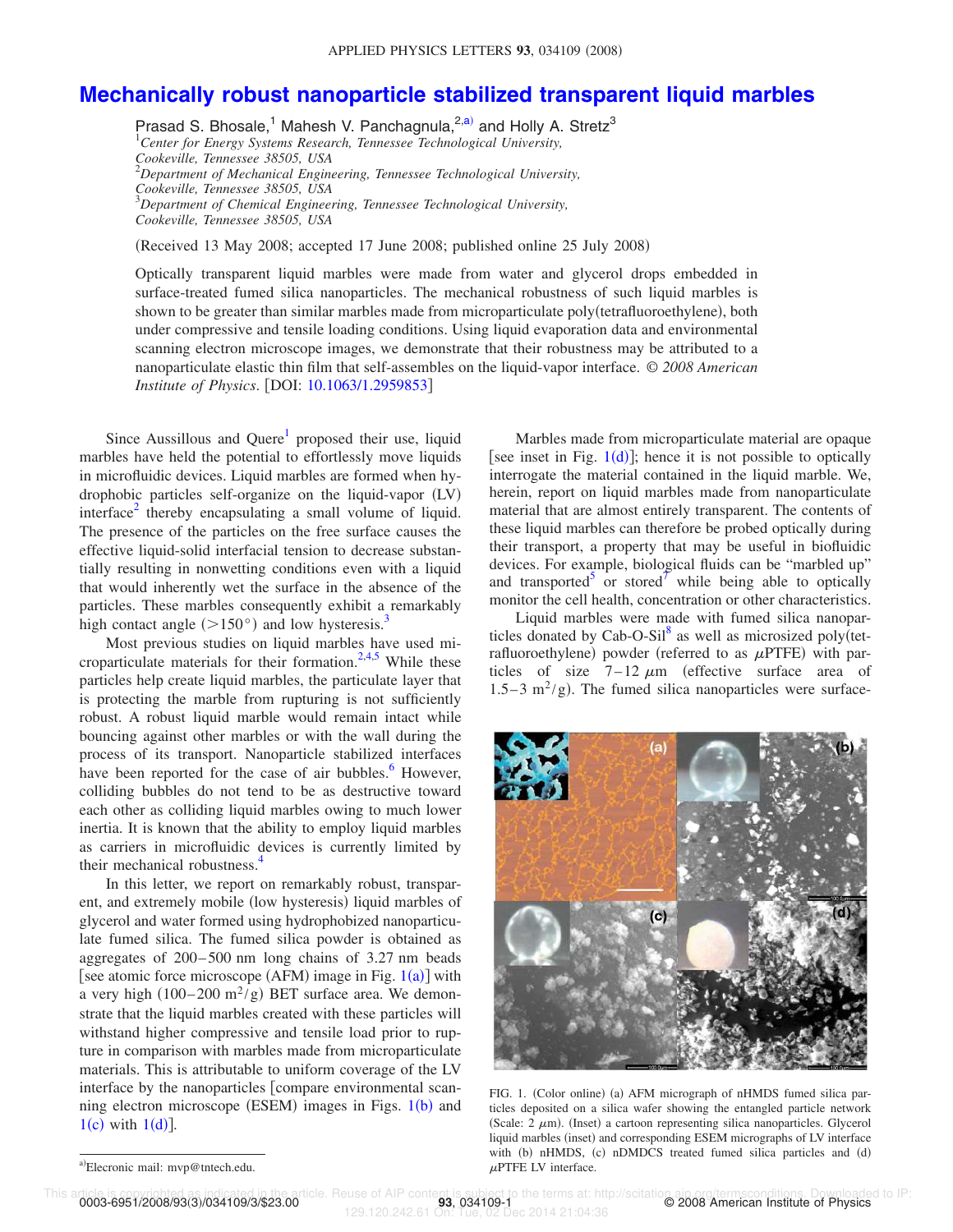

FIG. 2. Force at rupture vs volume for  $\mu$ PTFE, nHMDS, and nDMDCS marbles.

treated with two distinct hydrophobic chemicals, hexamethyldisilazane (referred to as nHMDS) and dimethyldichlorosilane (referred to as nDMDCS), which exhibit BET surface areas of 225 and  $105-145 \text{ m}^2/\text{g}$  respectively. Distilled water was used to make water marbles for the evaporation experiment and glycerol was used for ESEM imaging owing to its low volatility.

The process of preparing the liquid marbles is initiated by embedding glycerol or water drops of desired size on the hydrophobic particulate material placed in a glass dish. The particles spontaneously self-organize<sup>1</sup> on the LV interface causing the drop to become nonwetting. The excess particles are then shed by rolling the drop in a new glass dish resulting in a liquid marble.

We present evidence of mechanical robustness of the nHMDS and nDMDCS liquid marbles in comparison with  $\mu$ PTFE using two sets of experimental measurements tensile load test data and liquid evaporation data. Firstly, direct measurements of tensile robustness of the marbles are presented through measurements of the force that a marble can withstand while being compressed between a pair of parallel smooth silicon wafers. As the marble is compressed, the LV interfacial area and Laplace pressure in the marble increase, finally causing it to rupture. Lafuma and Quere<sup>9</sup> note that the Laplace pressure  $\Delta p$  in a marble compressed between two parallel plates is given by  $\Delta p = 2\gamma |\cos \theta^*|/h$ , where  $\gamma$  is the surface tension,  $\theta^*$  is the contact angle made by the marble with the solid surface in the compressed state, and *h* is the spacing between the parallel plates. The force experienced by the marble just prior to rupture is given by  $F = \Delta p A_c$ , where  $A_c \approx V/h$  is the plate/marble contact area and *V* is the marble volume. Figure 2 is a plot of *F* versus *V*. The curves in this figure are a power-law fit to the experimental data of the form  $F = C_0 V^\alpha$  ( $R^2 \ge 0.9$  in all cases). It can be observed from this plot that nHMDS  $(C_0=0.51, \alpha)$  $= 0.62$ ) and nDMDCS ( $C_0 = 0.49$ ,  $\alpha = 0.64$ ) marbles can withstand a higher load prior to rupture in comparison with  $\mu$ PTFE (*C*<sub>0</sub>=0.27,  $\alpha$ =0.65) marbles of similar volume. From comparing the values of  $C_0$ , it can be concluded that the nHMDS and nDMDCS marbles can withstand 81% higher force than  $\mu$ PTFE. This is direct evidence of the mechanical robustness of nDMDCS and nHMDS marbles. This in-

interaction in marbles from nanoparticulate materials.<sup>7</sup> Forny *et al.* hypothesized that this interaction is due to mechanical entanglement of the fumed silica particles, which forms a particulate network on the LV interface.<sup>7</sup> The particulate network, as on the silica wafer in Fig.  $1(a)$ , acts like an elastic membrane protecting the liquid marble. Similar behavior was also recently reported with intact gold nanoparticulate membranes stretched over microcavities.<sup>10</sup>

We next present data pertaining to the rate of evaporation of the liquid contained in the marble, obtained using a thermogravimetric analyzer (TGA). The objective of this experiment is to demonstrate the mechanism for the robustness presented in Fig. 2. In this TGA experiment, the liquid marbles were placed on a foil-wrapped alumina pan and allowed to evaporate in a controlled environment. The initial mass difference between all the samples was maintained to be less than  $1.5 \text{ mg } (6-7.5 \text{ mg})$ . Air with  $20\%$  relative humidity at 25 °C was used as the drying medium. Four data sets were obtained from liquid marbles of each hydrophobic material. For baseline comparison, we present evaporation data from a plain sessile water drop evaporating under similar concentration gradient conditions, temperature, and initial contact angle.

It is well known<sup>11</sup> that a sessile drop evaporates following the "*D* 2 law" that states

$$
D(t)^2 = D(0)^2 - Kt.
$$
 (1)

Here  $D(t)^2$  is a measure of the LV interfacial area at an instant of time,  $t$ , and  $K$  is the diffusion rate constant that is a function of the ambient vapor concentration gradient as well as the initial contact angle for a sessile drop. However, in the case of liquid marbles, the diffusion process is impeded by the presence of the hydrophobic particles on the LV interface.<sup>12</sup> For this case, Eq.  $(1)$  is modified to read

$$
D(t)^2 = D(0)^2 - \eta Kt.
$$
 (2)

Here  $\eta$  is a factor that takes the resistance to diffusion through the particle layer into account. This resistance to diffusion is dependent on the nature of the particle-particle interaction on the LV interface. By taking the ratio of the measured average rate of evaporation of the  $\mu$ PTFE, nHMDS, and nDMDCS liquid marbles to that of the plain drop  $(\eta=1)$  under the same temperature and vapor concentration gradient conditions, we calculate a value for  $\eta$ .

This anicle is considered as the article increased particle particle.  $0.0044 \pm 0.000189$ ,  $0.00421 \pm 0.000131$ , and Figure  $3(a)$  is a plot of the normalized surface area of the liquid,  $A = D(t)^2/D(0)^2$  (calculated as  $[m(t)/m(0)]^{2/3}$ from the TGA data) versus nondimensional time,  $\tau$  $= v(\rho_v/m(0))^{2/3}t$ , where v is the diffusivity of water vapor in air,  $m(0)$  is the initial mass of the marble,  $\rho_v$  is the saturated air density, and *t* is time in seconds. Three distinct regimes can be observed in each curve in Fig.  $3(a)$ . An initial heat up regime is observed for very short values of  $\tau$  during which time the marbles are observed to show little reduction in *A*. The second regime (referred to herein as the "linear regime") is marked by a region where *A* is observed to decrease linearly with  $\tau$  following Eq. (2). The last regime (referred to herein as the "nonlinear regime") is characterized by a nonlinear relationship between  $A$  and  $\tau$ . The dimensionless rate of evaporation,  $\eta K$ , in the linear regime (50  $\leq \tau \leq 70$ ) for the plain drop,  $\mu$ PTFE, nDMDCS, and nHMDS liquid marbles are, respectively, measured to be  $0.00434 \pm 0.000014$ ,  $0.0044 \pm 0.000189$ ,  $0.00421 \pm 0.000131$ , and 129.120.242.61 On: Tue, 02 Dec 2014 21:04:36